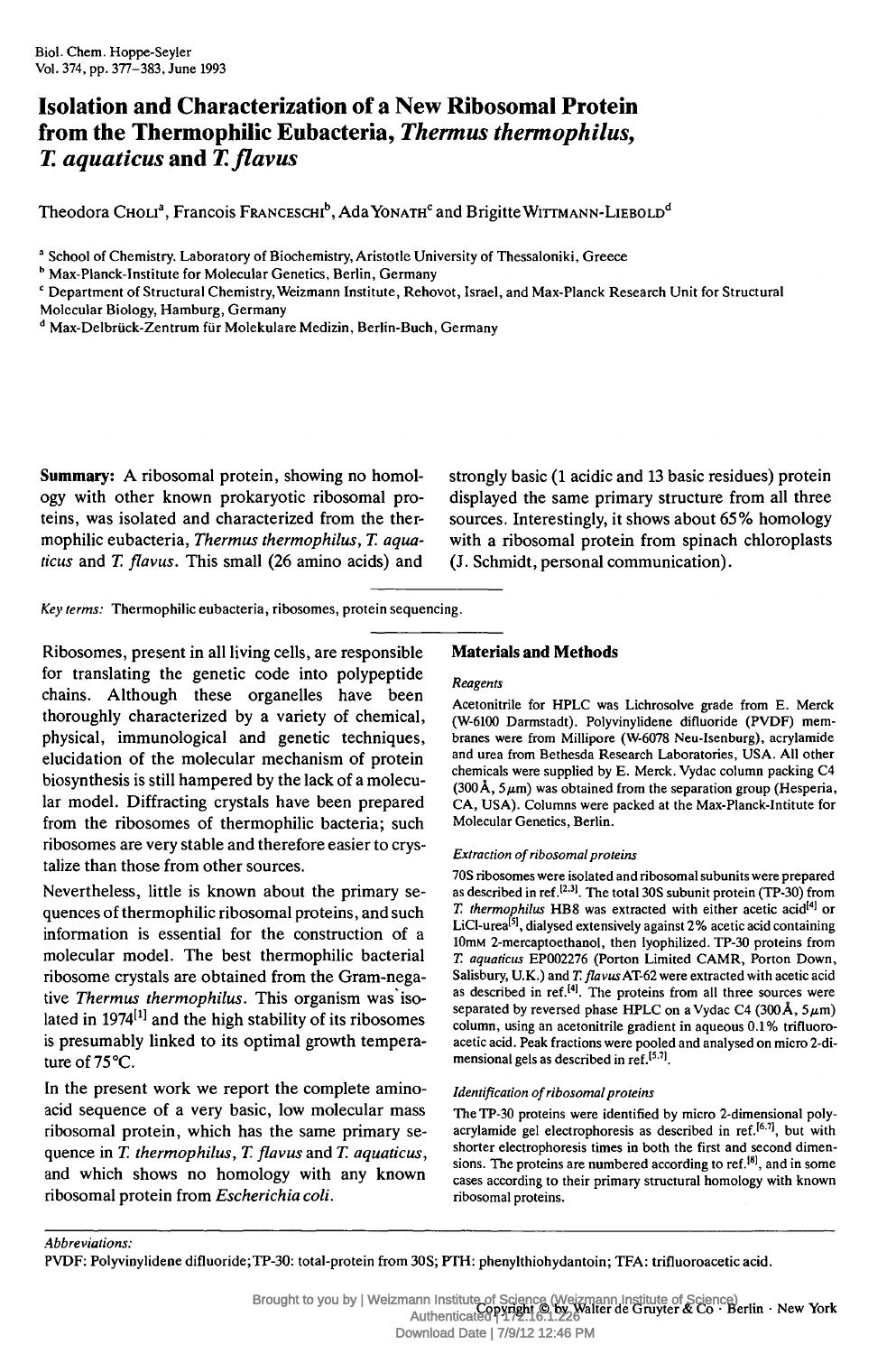#### *Sequence determination*

Sequences were determined in an Applied Biosystems pulsed liquid-phase sequencer, model 477A, equipped with a model 120 PTH-aa analyser. Samples were dissolved in 100% trifluoroacetic acid and applied as described previously<sup>[9]</sup>. Sequences were also determined in the Knauer sequencer, model 810, by covalent attachment to PVDF membranes by the wet-phase degradation technique described in ref.<sup>[10]</sup>.

#### *Mass spectrometry*

The mass of the protein was determined in a triple quadrupole instrument from Finnigan, USA, model TSQ, equipped with electrospray ionization. Samples were dissolved in 10-20*μΐ* of 1 % acetic acid in 50% (by vol.) methanol/water and injected directly into the capillary of the analyser. Solutions were vaporized inside the ionization cell under normal pressure, high voltage (4250V) and a flow rate of *Ιμΐ/m'm.*

## **Results and Discussion**

#### *Ribosome isolation*

Ribosomes prepared by the method of Ohno-Iwashita et al.<sup>[3]</sup> contain considerable quantities of cell membrane fragments, which prevents their use for structural analysis or protein identification. We therefore followed the method described in ref. $^{[2]}$ , which produces ribosomes without membrane contaminants.

## *Extraction and purification of ribosomal proteins*

As described in Materials and Methods, the ribosomal proteins were extracted with acetic acid

and separated by reversed phase HPLC. Since several ribosomal proteins are known to lose C-terminal peptides by treatment with acetic acid (e.g. L6 from *E. coli:* T. Choli, Doctoral Thesis, Aristotle University of Thessaloniki, 1985), the proteins were also extracted with LiCl-urea as a control. The similar relative molecular masses (6000-30000) and isoelectric points (8-10) of most of the ribosomal proteins make them difficult to separate<sup>[11]</sup>. Classical purification methods for ribosomal proteins include combinations of ion exchange and ion exclusion chromatography. Protein yields from these laborious procedures are about 5% for the less easily isolated smaller proteins, up to 50% for the larger proteins<sup>[12-15]</sup>. Reversed phase HPLC is, however, suitable for separating ribosomal proteins, because retention depends on hydrophobicity, rather than size or net charge. Reversed phase HPLC also has advantages of speed, high recovery and high sensitivity. Figs. 1, 2 and 3 show separations of TP-30 ribosomal proteins from *T. thermophilus, T. aquaticus* and *T. flavus,* respectively, using a Vydac C4 (300 Å, 10  $\mu$ m) with an acetonitrile-TFA gradient. The first small peak at about 20% acetonitrile is common to all three organisms, and represents the protein under investigation. Its early elution is due to its low molecular mass and extremely basic character.

In 2-dimensional gels it migrates very quickly, in accordance with its size and net charge (see protein identification, below).



**Time (min)**

# Fig. 1. RP-HPLC of TP-30 from *T. thermophilus.*

TP-30 (300μ§) was dissolved in 1000*μΐ 2%* acetic acid, injected onto a Vydac C4 column (250 x 4mm) and chromatographed in a solvent system of 0.1 % TFA/acetonitrile. The gradient applied was as indicated in the figure. Measurements were made at 220nm, ι 0.16 arbitrary units (full scale), at a flow rate of 0.7m//min. The arrow corresponds to protein Thx.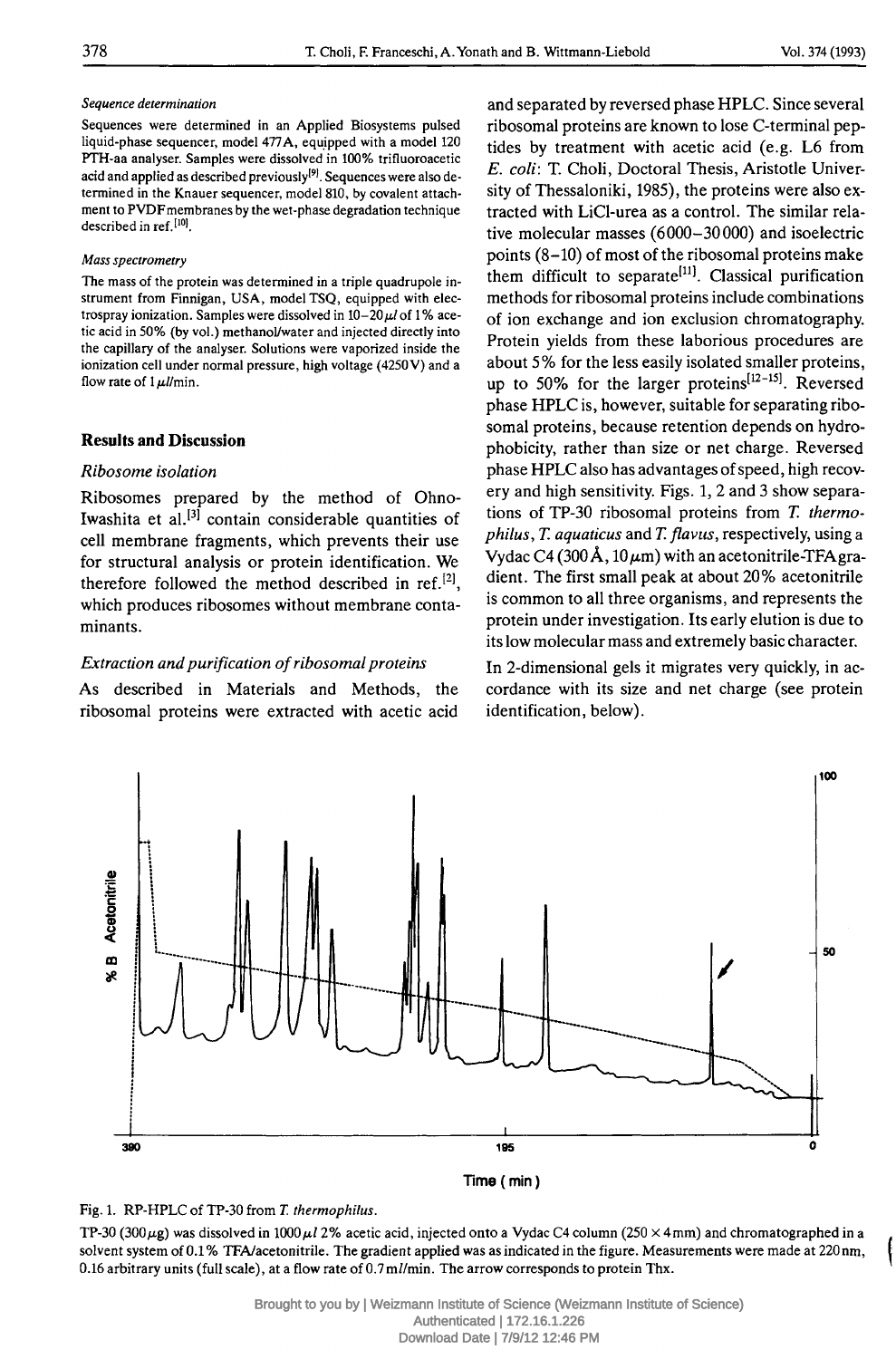

Time (min)







Fig. 3. RP-HPLC of TP-30 from *T.flavus.* All conditions as in Fig. 1.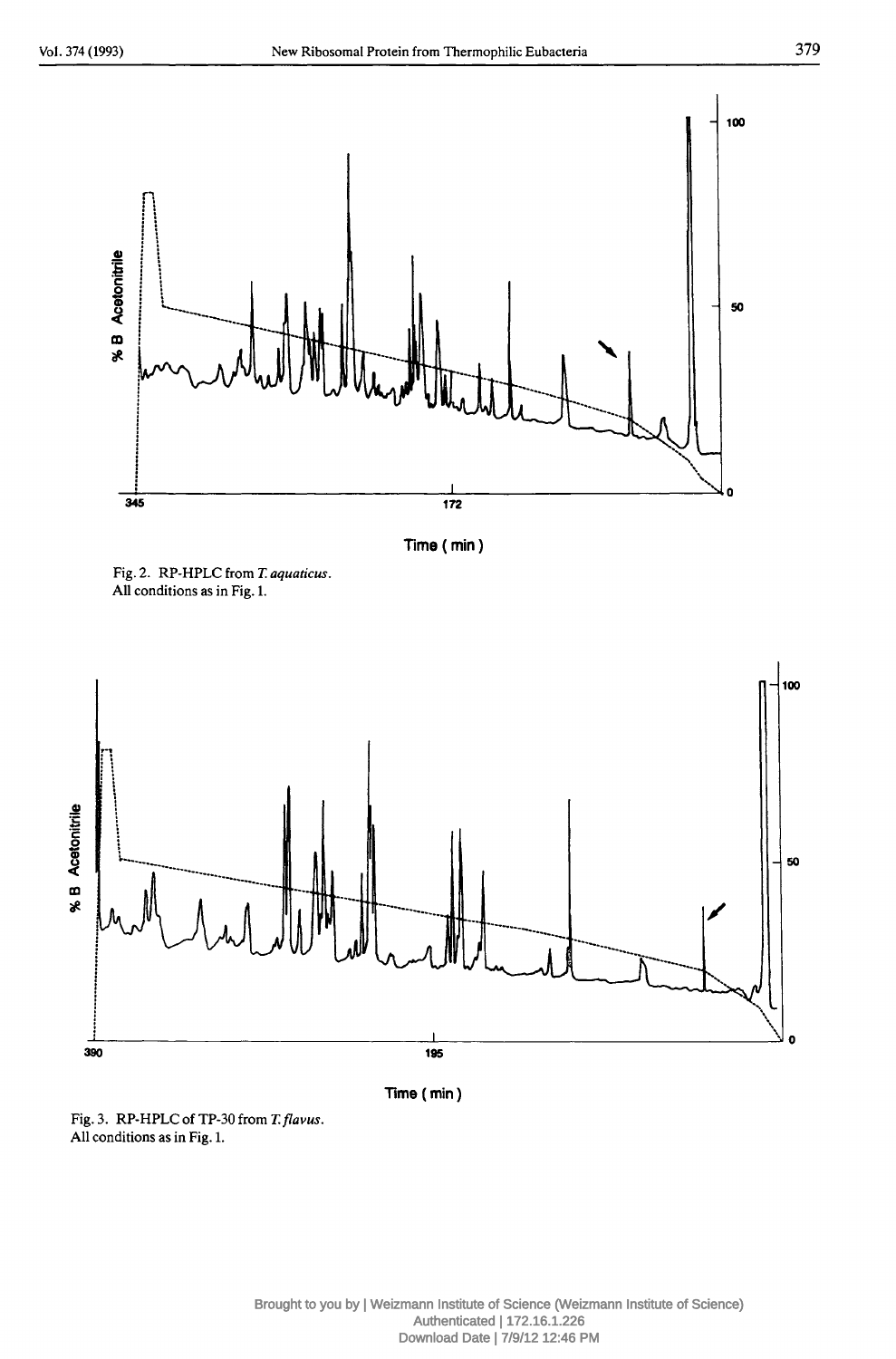## *Protein identification*

Recently Wada<sup>[15,16]</sup> reported that 2-dimensional gel electrophoresis of *E. coli* ribosomal proteins in the Kaltschmidt-Wittmann system reveals 4 additional spots (2 distinct and 2 faint), if the gel is pre-run with a chemical scavenger to remove free radicals generated by the peroxide catalyst. Proteins of the two major spots (A and B) have been isolated and partly sequenced. We also used the electrophoresis system of Kaltschmidt-Wittmann, but with a shorter electrophoresis time than proposed in ref.<sup>[6,7]</sup> in both dimensions. The procedure therefore produced an ineffi-

cient separation of most of theTP-30 ribosomal proteins, but it permitted the detection of a new small and very basic protein which migrated close to the dye front. It should also be pointed out that the urea and acrylamide were of electrophoresis grade purity in order to minimize the appearance of artifacts. Fig. 4A shows the electrophoretic patterns of TP-30 ribosomal proteins from *T. flavus* (left) and *T. aquaticus* (right), using the electrophoresis times suggested in ref.<sup>[6,7]</sup>. As expected, the small basic protein runs out of the gels. Fig. 4B shows separations of the same proteins, using shorter electrophoresis



Long run

TP-30 Ribosomal proteins from *Thermus flavus*



Short run

Short run

B

Fig. 4. Two-dimensional gel electrophoresis of TP-30 ribosomal proteins from *T. flavus* and *T. aquaticus* according to ref J6i7J. A) long electrophoresis time; B) short electrophoresis time. Proteins were extracted by the acetic acid method<sup>[4]</sup>;Thx is marked by an arrow.

> Brought to you by | Weizmann Institute of Science (Weizmann Institute of Science) Authenticated | 172.16.1.226 Download Date | 7/9/12 12:46 PM





TP-30 Ribosomal proteins from *Thermus aquaticus*

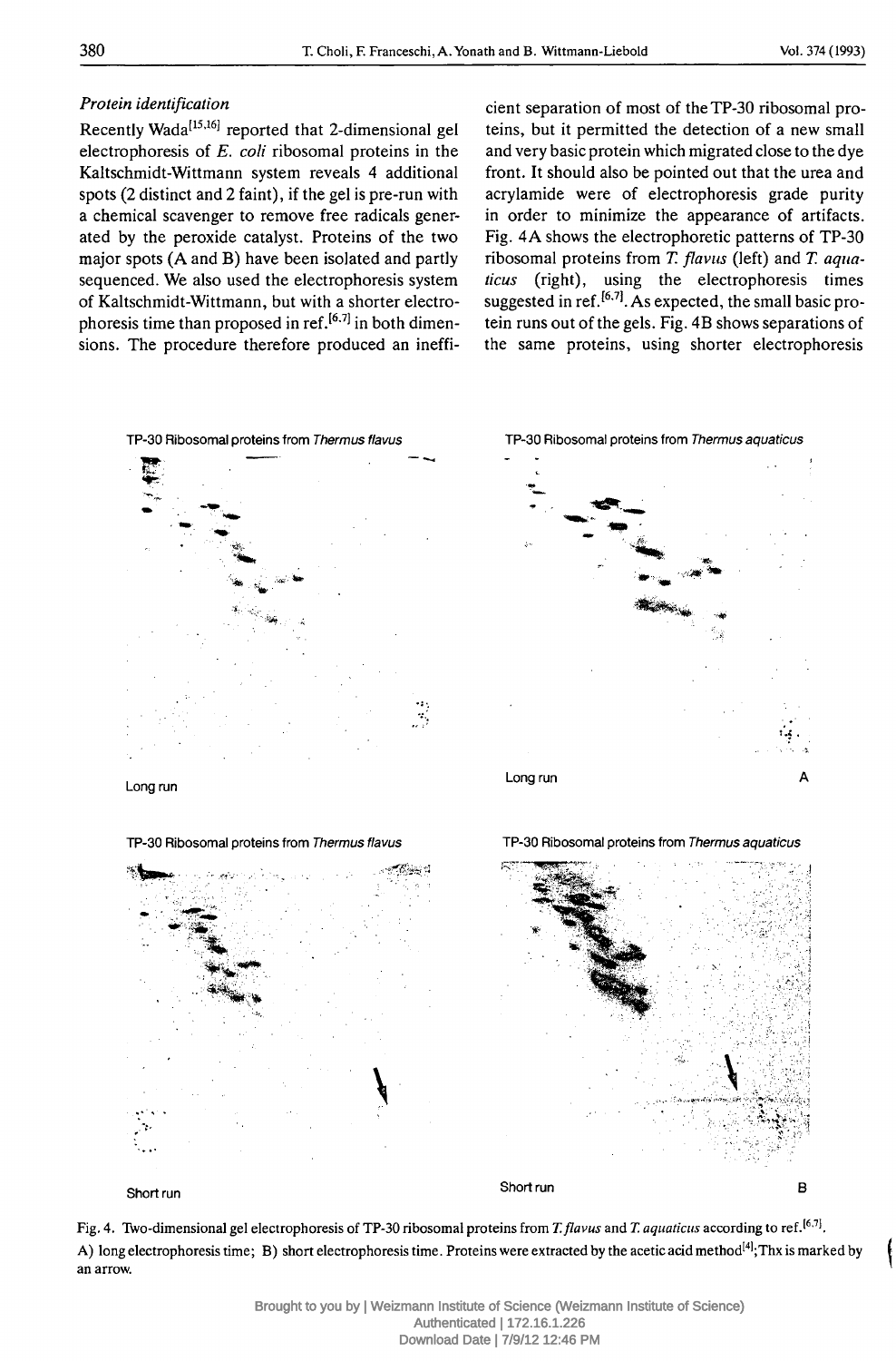#### TP-30 Ribosomal proteins from *Thermus thermophilus* TP-30 Ribosomal proteins from *Thermus thermophilus*





Acetic acid extraction, long run

Acetic acid extraction, short run

Fig. 5. Two-dimensional gels of TP-30 ribosomal proteins from *T. thermophilus* extracted by the acetic acid method. When a long electrophoresis time is used, the small basic protein runs out of the gels (A). With a short electrophoresis time protein

Thx becomes visible (B). The arrow shows the spot corresponding to protein Thx.



LiCI-urea extraction, long run

LiCI-urea extraction, short run

Fig. 6. Two-dimensional gels of TP-30 ribosomal proteins from *T. thermophilus* extracted by the LiCI-urea method. All other conditions are as in Fig. 5. The arrow corresponds to protein Thx.

times. In both cases the small protein appears as a faint spot on the right hand side of the gels, very close to the dye front. Figs. SAand 6Ashow the ribosomal proteins extracted from the 30S subunits of *T. thermo-* $\hat{p}$ *hilus* with acetic acid<sup>[4]</sup> and with LiCl-urea<sup>[5]</sup>, respectively. In both cases the number of extracted proteins is identical, showing that the acidic conditions did not

lead to protein fragmentation. On the other hand, the electrophoresis time is longer, so that the small protein is not detected. In Figs. 5B and 6B the electrophoresis time was shorter: in both cases the small protein is present, thus providing strong evidence that it is not an artifactual fragment produced by the acidic extraction conditions.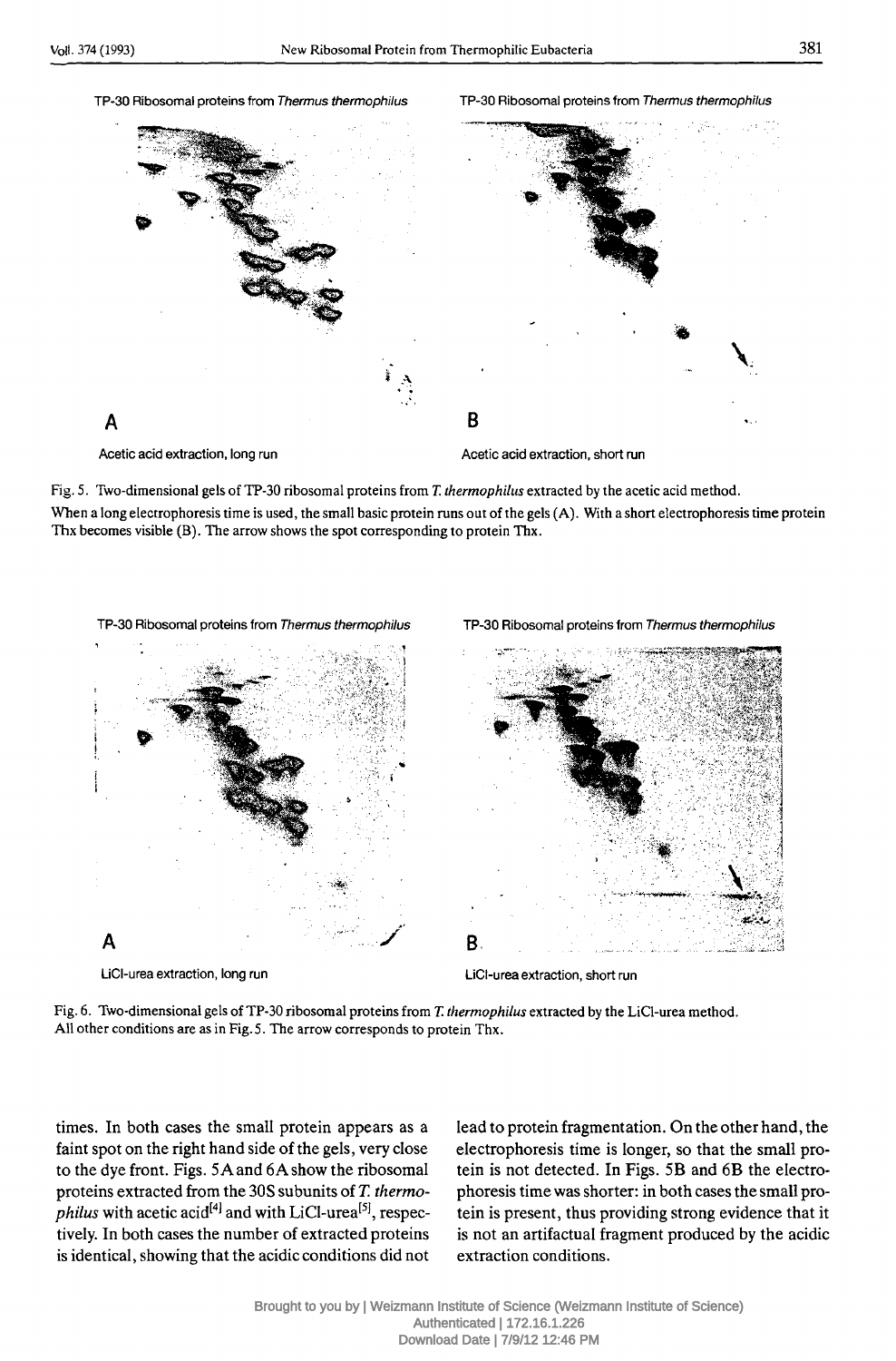#### TP-30 Ribosomal proteins from *Thermus thermophilus*



Fig. 7. Electrotransfer of TP-30 ribosomal proteins from *T. thermophilus* onto PVDF membranes according to refs.<sup>[18,19]</sup>.

The two-dimensional electrophoresis was performed under the same conditions as in Figs. 5B and 6B. The arrow shows the faint commassie blue-stained spot which corresponds to protein Thx.

Electrotransfer of TP-30 ribosomal proteins onto PVDF membranes, short run

#### *Sequence determination*

The primary structure was elucidated as described in Materials and Methods. The same primary structure

was found for the protein blotted onto PVDF mem- from *T. thermophilus, T. flavus* and *T. aquaticus.* It branes<sup>[17,18]</sup> (Fig. 7) and the protein eluted from re- contains 26 amino-acid residues (13 arginines plus versed phase HPLC (Figs. 1, 2 and 3), indicating that the faint spot in the electropherogram is not an artifact. Fig. 8 shows the sequence of the small protein

| Thermophilus GKGD RRT RRGK I WRGT Y GKY RPRKKK |  |  |  |  |  |  |                                                     |  |  |  |  |  |  |  |
|------------------------------------------------|--|--|--|--|--|--|-----------------------------------------------------|--|--|--|--|--|--|--|
| T. flavus                                      |  |  |  |  |  |  | G K G D R R T R R G K I W R G T Y G K Y R P R K K K |  |  |  |  |  |  |  |
| T.aquaticus GKGDRRTRRGKIWRGTYGKYRPRKKK         |  |  |  |  |  |  |                                                     |  |  |  |  |  |  |  |

Fig. 8. Amino-acid sequence of Thx proteins from *T. thermophilus, T. aquaticus* and *T.flavus.* The sequences were derived by automatic sequencing using a pulsed-gas-liquid phase ABS-sequencer or a Knauer sequencer after covalent attachment to PVDF membranes according to ref.<sup>[10]</sup>.

| Thermophilus GKGDÅRTRRĜKIWRĜTYGKŶRPRKKK                          |  |  |  |  |  |  |                                    |  |  |  |  |  |  |  |
|------------------------------------------------------------------|--|--|--|--|--|--|------------------------------------|--|--|--|--|--|--|--|
|                                                                  |  |  |  |  |  |  | NE FERRER FERRER EEN EEN FIJE EN E |  |  |  |  |  |  |  |
| Chloroplasts G R G D R K T A K G K R F N H S F G N A R P K N K N |  |  |  |  |  |  |                                    |  |  |  |  |  |  |  |
| Chloroplasts K G R G P ? P K A ? A I F F K G D                   |  |  |  |  |  |  |                                    |  |  |  |  |  |  |  |

Fig. 9. Structural homology between Thx and a recently isolated protein from spinach Chloroplasts using the GCG-Programm "Bestfit".

The computer analysis was based on the GCG software (version 7.2) sequence comparison using NBRF/Swiss Prot or Ribo (MPI) databanks with a VAX 8600/VMS computer.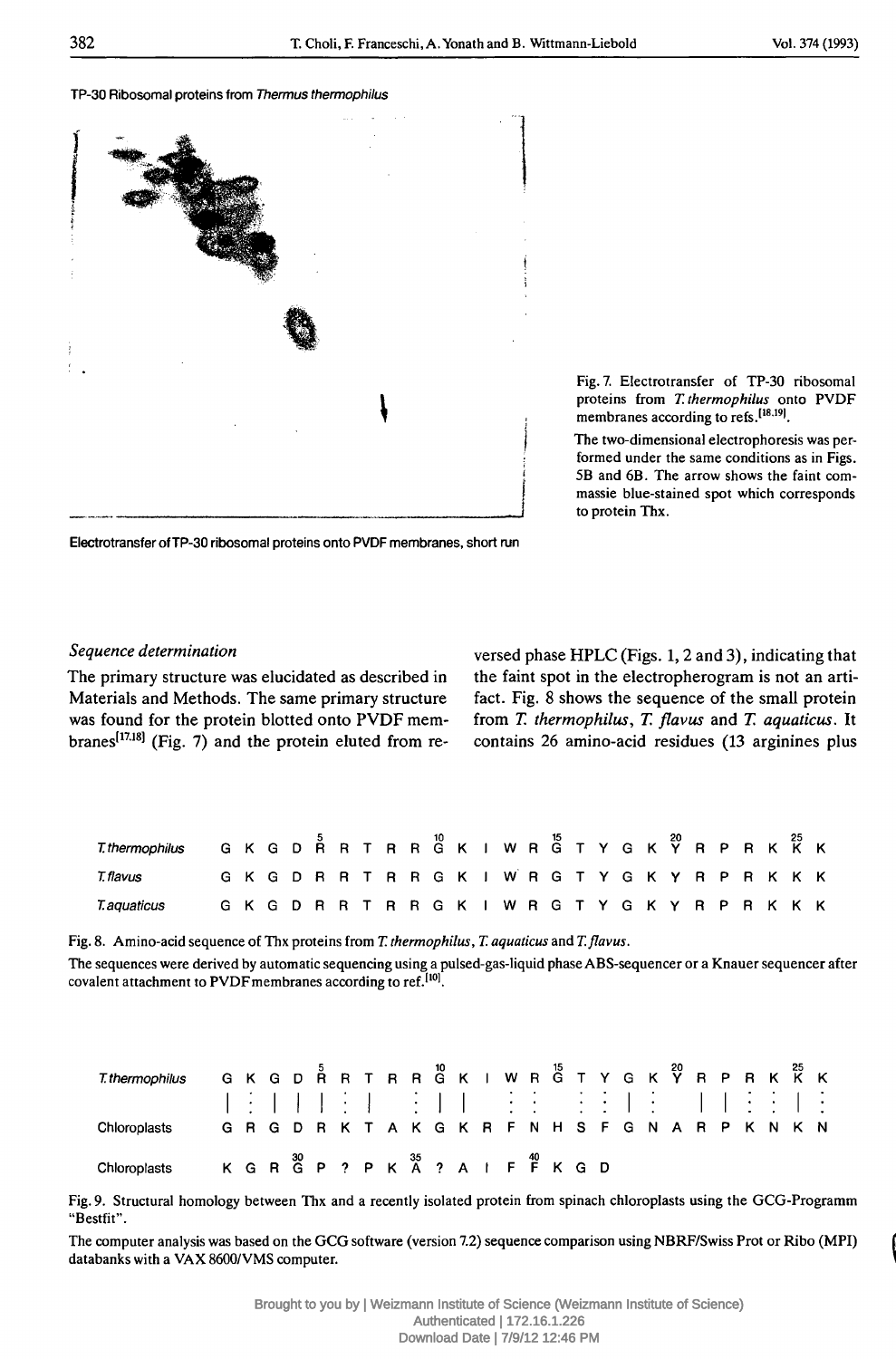lysines, and a single acidic residue of aspartic acid). Its isoelectric point of 12.1 is in agreement with its position in 2-dimensional electropherograms. The amino-acid sequence as determined by Edman chemistry gives a calculated relative molecular mass of  $3205.9 \pm 0.5$ . This agrees closely with the value of 3205.8 determined by mass spectrometry, using an electrospray quadrupole instrument. We could find no homology with any other known prokaryotic protein. The new protein was therefore named Thx. Interestingly, Thx possesses about 65% homology and 45% identity with a larger protein isolated recently from the 70S ribosomes of spinach chloroplasts (J. Schmith, personal communication; sequence shown in Fig. 9). The fact that the protein has been isolated both from eubacterial thermophilic and chloroplast ribosomes is a strong evidence that it is not an impurity but a new ribosomal protein, which shows no homology with any known ribosomal protein. Further studies of the function of these proteins are necessary to determine the relevance of their structural relatedness.

This work was supported by a grant from the *Deutsche Volkswagen-Stiftung* (Az. 1/67 187). We also wish to thank *U. Pilling* for sequencing the proteins, and *Dr. P. Franke* for the mass spectrometry measurements. The instrument used for mass spectrometry was provided by the *Deutsche Forschungsgemeinschaft* in a joint project of the *Protein Chemistry Group* of the *MDC-Berlin-Buch* with the *Institutes of Biochemistry of the Free University (Dr. Hucho)* and the *Technical University (Dr. Salnikow)* in Berlin (Grants No. HU 146/12-1 and Wi 358/9-2). We are grateful to *D. Kamp* for filling the reversed phase HPLC columns. T. Choli also thanks *K. Anagnostopoulos* for correcting the manuscript.

#### *References*

- 1 Oshima,T. & Imahori, K. (1974) *Int. J. Syst. Bacteriol.* 24, 102-112.
- 2 Gogiya, Z.V., Yusupov, M.M. & Spirina, T.N. (1986) *Molekularnaya Biologiya, USSR* 20,519-526.
- 3 Ohno-Iwashita,Y., Oshima,T. & Imahori, K. *(1915) Arch. Biochem. Biophys.* 171,490-499.
- 4 Hardy, S.J.S. Kurland, C.G., Voynow, P. & Mora, C. (1969) *Biochemistry* 8,2897-2905.
- 5 Traub, P., Mizushima, S., Lowry, C.V. & Nomura, M. (1971) *Methods EnzymoL* 20,391-407.
- 6 Kaltschmidt, E. &Wittmann,.H.G. (1970) *Anal. Biochem.* 36,401-412.
- 7 Brockmöller, J. & Kamp, R.M. (1985) *Biol. Chem. Hoppe-Seyler366,*901-906.
- 8 Sedelnikova, S.C., Agalarow, M.B., Garber, M. & Yusupov, M.M. (1987) *FEBS Lett.* 220,227-230.
- 9 Hunkapiller, H.W., Lujan, E., Ostrondem, E. & Hood, L.E. (1983) *Methods EnzymoL* 91,227-247.
- 10 Herfurth, E., Pilling, U. & Wittmann-Liebold, B. (1991) *Biol. Chem. Hoppe-Seyler 371,351-361.*
- 11 Kaltschmidt, E. (1971) *Anal. Biochem.* 43,25-31.
- 12 Hindennach, L, Stöffler, G. & Wittmann, H.G. (1971) *Eur. J. Biochem.* 23,7-11.
- 13 Zimmermann, R.A. & Stöffler, G. (1976) *Biochemistry* 15,2007-2017.
- 14 Dijk, J. & Littlechild, J. (1979) *Methods EnzymoL* 59, 481-502.
- 15 Wada, A. (1986) *J. Biochem.* 100,1583-1594.
- 16 Wada, A. (1986) /. *Biochem.* 100,1595-1605.
- 17 Choli, T. & Wittmann-Liebold, B. (1990) /. *Chrom.* 476, 59-72.
- 18 Matsudaira, P. (1987) /. *Biol. Chem.* 262,10035.
- 19 Walsh, M., McDougall, J. & Wittmann-Liebold, B. (1988) *Biochemistry* 27,6860.

T. Choli\*, Aristotle University of Thessaloniki, School of Chemistry, Laboratory of Biochemistry, T.K. 54006,Thessaloniki, Greece;

F. Franceschi, Max-Planck-Institute for Molecular Genetics, Abt. H.G. Wittmann, Ihnestr. 73,W-1000 Berlin 33, Germany;

A.Yonath, Department of Structural Chemistry, Weizmann Institute, Rehovot, Israel, and Max-Planck Research Unit for Structural Molecular Biology, W-2000 Hamburg, Germany;

B. Wittmann-Liebold, Max-Delbrück-Zentrum für Molekulare Medizin, Robert-Rössle-Str. 10, O-1115 Berlin-Buch, Germany.

\* To whom correspondence should be addressed.